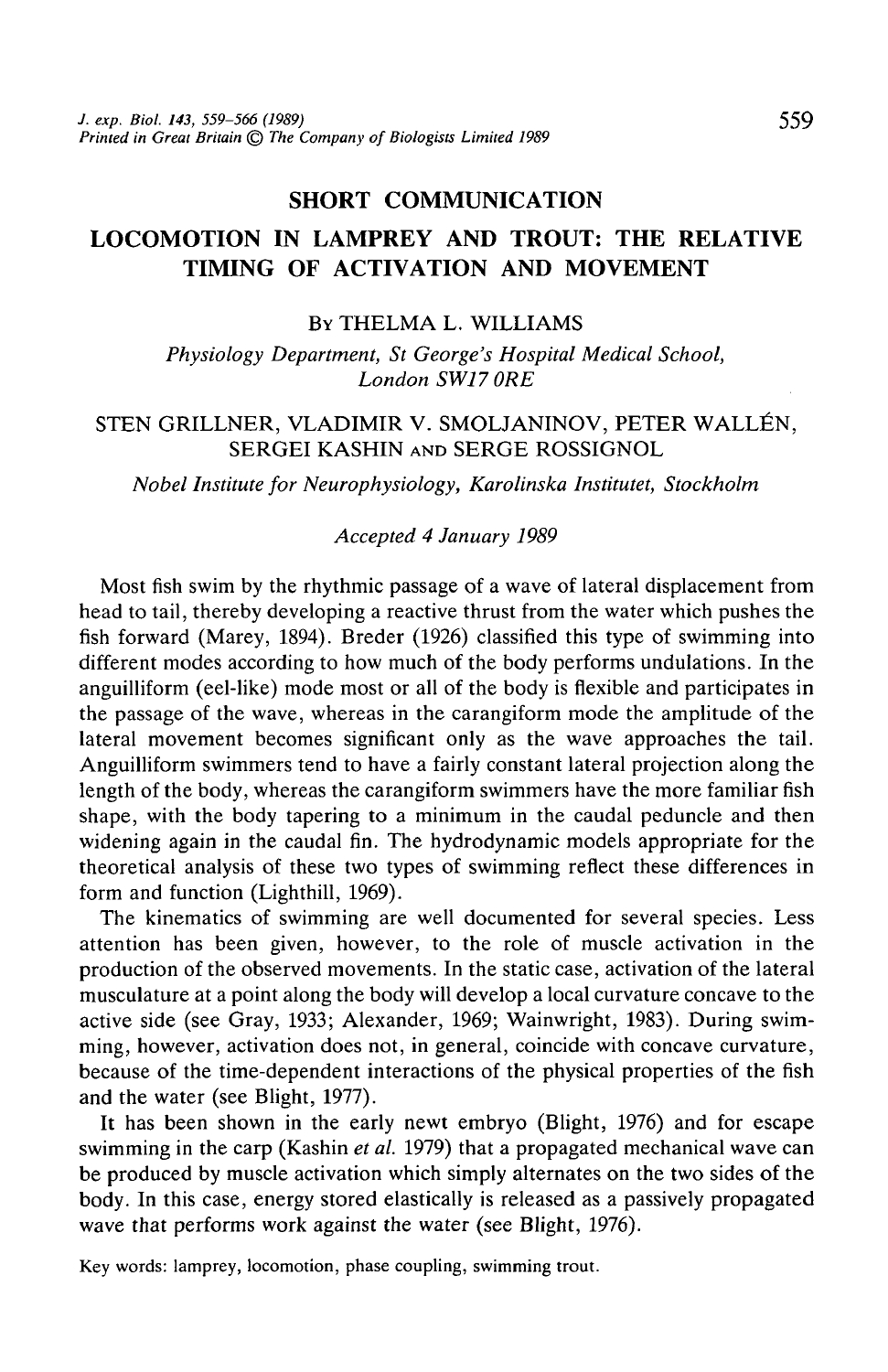

Fig. 1. Passage of the neural (EMG) and mechanical activity during one swimming cycle. Squares indicate maximum concave curvature on the side from which the EMG was recorded, circles maximum convex curvature. Dotted lines show linear regressions through these points. Horizontal bars represent time during which activity occurred at each electrode position along one side of the body only; solid lines connect onset or termination of activity at the four electrode positions. The slope of each line is equal to the respective speed of travel down the body. Body outlines demonstrate activity at frame 16 in the lamprey, frame 19 in the trout. Dashed lines alongside body outline represent active muscle. Water velocity:  $0.70 \text{ m s}^{-1}$ , lamprey,  $0.18 \text{ m s}^{-1}$ , trout; body length: 0-35 m, lamprey; 0-28 m, trout.

In the usual case, however, a wave of muscle activation does indeed travel from head to tail, as first shown by Grillner (1974), who recorded electromyograms simultaneously at different positions along the body in dogfish. It has also been shown, however, in the eel and dogfish (Grillner & Kashin, 1976) and in the tench (Blight, 1976, 1977) that this wave of activation travels faster than the mechanical wave. The significance of the relative timing of activation and movement is not known (see Blight, 1977). In this paper we describe the quantitative relationship between muscle activation and lateral curvature in two fish which use different swimming styles, the lamprey (an anguilliform) and the trout (a carangiform).

Experiments were performed on three lampreys *(Lampetrafluviatilis,* 28-30 cm) and three rainbow trout *(Salmo gairdneri,* 26-28cm). The animals were anaesthetized (tricaine methyl sulphonate, approx.  $100 \text{ mg l}^{-1}$ ), and fine-wire intramuscular electrodes were placed superficially in the lateral musculature along the midline at four positions along one side of the body. Reflective markers were glued along the dorsal midline (trout only). Synchronized electromyographic and cinematographic recordings were made while an animal swam in a swim-mill against water flowing at constant velocity, over a range of  $0.16$  to  $2.6$  ms<sup>-1</sup> (Grillner & Kashin, 1976). Filming speed was 80 frames  $s^{-1}$ , and a digital pulse from the camera was recorded on a separate channel of the EMG record for synchronizing (Grillner *et al.* 1977). Each ciné frame was projected and the positions of the points of maximal concave and convex curvature were estimated. The distance (arc length) along the body of these points from the head (lamprey) or the nearest reflective marker (trout) was determined with a digitizing tablet.

Fig. 1 shows the relative timing of electromyographic and mechanical activity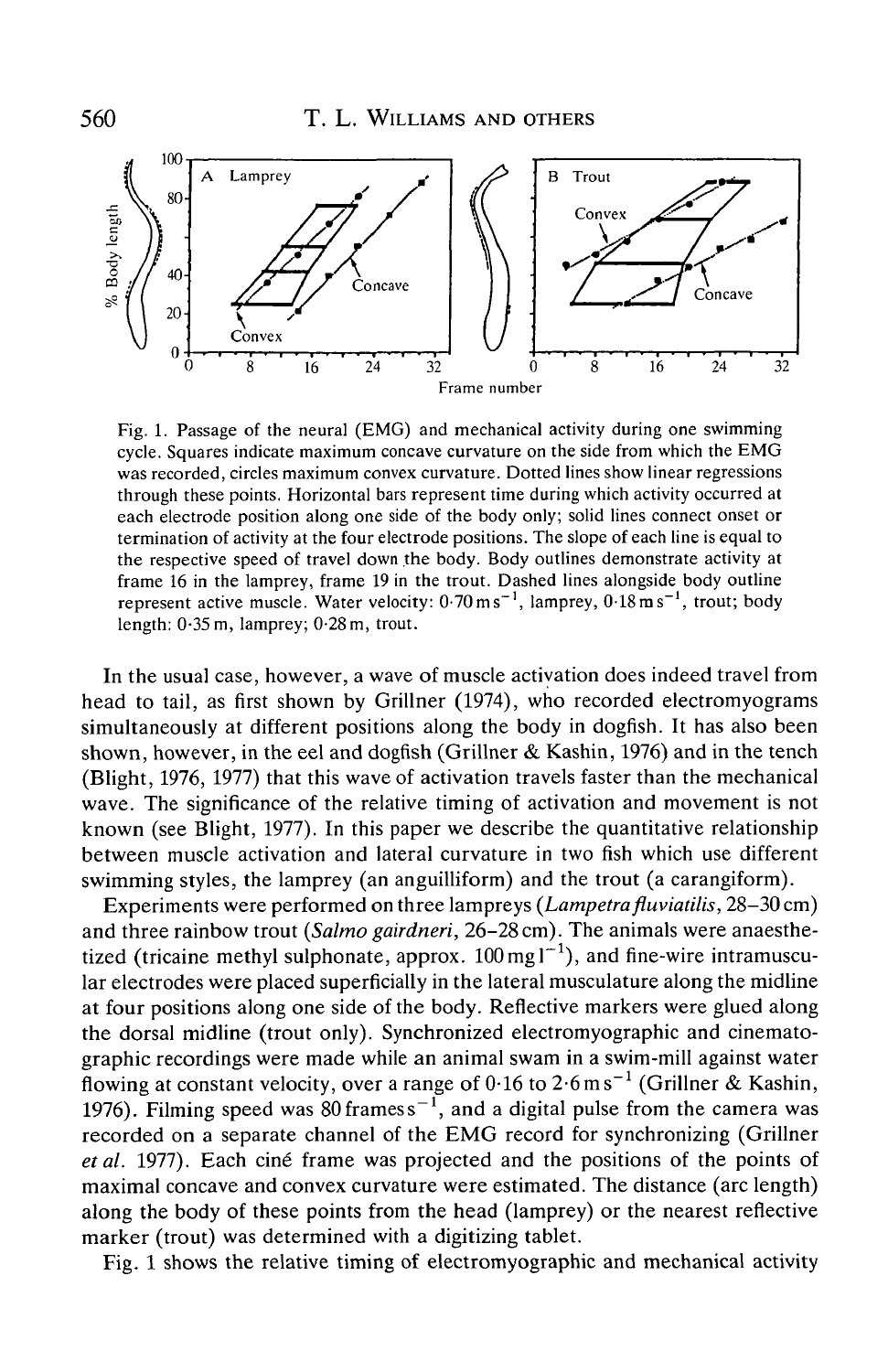during approximately one locomotor cycle. It can be seen that in both species the mechanical wave (e.g. maximal concave curvature) travels at nearly constant speed along the body. The wave of activation, as measured by the EMG, also propagates but at a faster speed than the mechanical wave. This is particularly noticeable in the trout: the points of maximal curvature in Fig. IB are travelling at approximately 1.7 body lengths  $s^{-1}$ , whereas the midpoint of the burst of EMG activity is travelling at an average speed of about 4 $\cdot 0$  lengths s $^{-1}$ .

When expressed as body lengths per cycle (i.e. wavelength), both the electrical and the mechanical waves travelled independently of the swimming frequency, confirming earlier results in several species (e.g. Bainbridge, 1963; Grillner & Kashin, 1976; Videler & Wardle, 1978; Videler & Hess, 1984). The average wavelength of the mechanical wave was  $0.72 \pm 0.07$  (SD) body lengths in the lamprey and  $0.82 \pm 0.04$  in the trout. The latter value is similar to that found by Webb *et al.* (1984) for trout of the same body length. The speed of propagation of the EMG was nearly constant over the length of the lamprey (see Fig. 1A). Calculated from the travel of the midpoint of the EMG burst, the average wavelength was  $1.05 \pm 0.10$  body lengths. For the trout, however, the speed of EMG propagation changed considerably along the body (see Fig. IB). Thus the wavelength calculated by passage of the midpoint of the EMG burst between the two most rostral electrodes (at 25 % and 45 % of the body length) was  $6.0 \pm 1.5$  body lengths, whereas the value between the two most caudal electrodes (at 68% and 86%) was  $1.1 \pm 0.2$  body lengths.

As a consequence of the different speeds of travel of the electrical and mechanical activity, the phase relationship between them changes along the body length. This is illustrated in Fig. 2, which is constructed from average values at several swimming speeds. It gives the average phase lag (expressed as a fraction of the cycle) between electrical activity on one side of the body and the maximal concave curvature towards that side during one wave passage. Thus zero on the y-axis would represent EMG activity occurring at the time of maximal concave curvature towards the active side, whereas  $\pm 0.5$  would represent activity coincident with maximal convex curvature. Values of  $\pm 0.25$  or  $\pm 0.75$  would represent the occurrence of EMG activity when the body is straight.

Near the head of the lamprey, the EMG activity on one side of the animal begins just before maximal curvature convex to the active side  $(0.50)$  and ends just before maximal curvature concave to the same side  $(0.00)$  (Fig. 2A). About halfway down the body, however, the EMG activity begins approximately as the body is straight  $(0.75)$  and continues as convex curvature develops further, ending just before the body is straight once more  $(0.25)$ .

The timing in the trout is quite different (Fig. 2B). Near the head, the EMG activity begins after the body has begun to develop concave curvature towards the active side, continues as the active side passes through maximum concave curvature, and ends when the body is straight again. Near the tail, the timing approaches that seen in the lamprey, i.e. EMG activity is approximately coincident with convex curvature.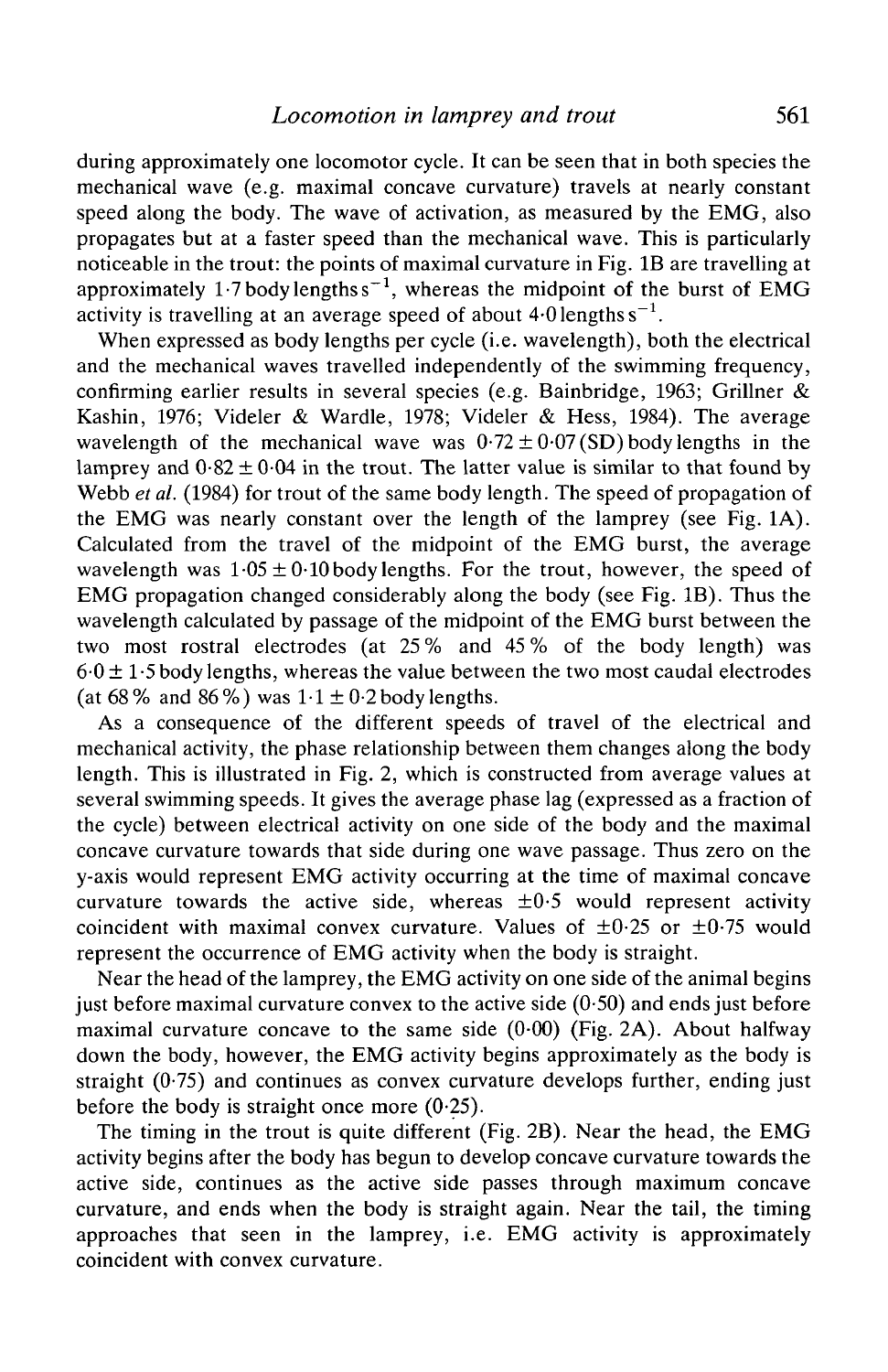

Fig. 2. Phase coupling between muscle activation and movement in lamprey (A) and trout (B). Abscissa, position along the body, measured from the rostral end. Ordinate, phase delay (as fraction of cycle duration) between onset (filled circles) or termination (open circles) of EMG activity and maximal concave curvature towards the side from which recordings were made. Mean values are given for three swimming speeds (error bars are standard errors of the mean): lamprey,  $1.6-2.2$  body lengths  $s^{-1}$ ; trout,  $0.65 - 9.2$  body lengths s<sup>-1</sup>. Vertical dotted lines show boundaries with the head and gill region (both lamprey and trout) and the caudal fin (trout only). Horizontal dotted lines represent time of maximal convex curvature of the active side.

Blight (1977) has suggested that muscle activation can contribute to the thrust developed by a passively travelling wave only if the contractile elements add tension along the convex side of the curvature, i.e. a phase coupling of 0-5 as defined in this study. At this time the straight portion of the body one-quarter wavelength caudal to the curvature (the leading edge of the travelling wave) is crossing the line of motion with maximum velocity towards the convex side (see Gray, 1933). Tension along the convex curvature would assist the propulsive force developed here (Blight, 1977). The dotted horizontal lines in Fig. 2A,B represent the timing of such maximum velocity, and it can be seen that for most of the length of the lamprey (but not the trout) this occurs near the midpoint of the EMG burst. Thus, in the lamprey the muscle activation is approximately in phase with the velocity of that portion of the body which is performing work against the water.

In the carangiform, however, the most significant thrust is developed in the tail, and Lighthill (1977) has predicted that the development of force by the body musculature should be in phase with the velocity of the caudal fin. In view of this, we have used the same data as that in Fig. 2 to calculate the phase relationships between the onset and termination of muscle activation at each electrode position and the arrival of the wave of maximal convex curvature at the tip of the caudal fin. These results are presented in Fig. 3 for both lamprey and trout.

Since the maximal lateral velocity of the caudal fin to one side occurs 0-25 cycles later than the maximal curvature concave to that side, values of  $-0.25$  in